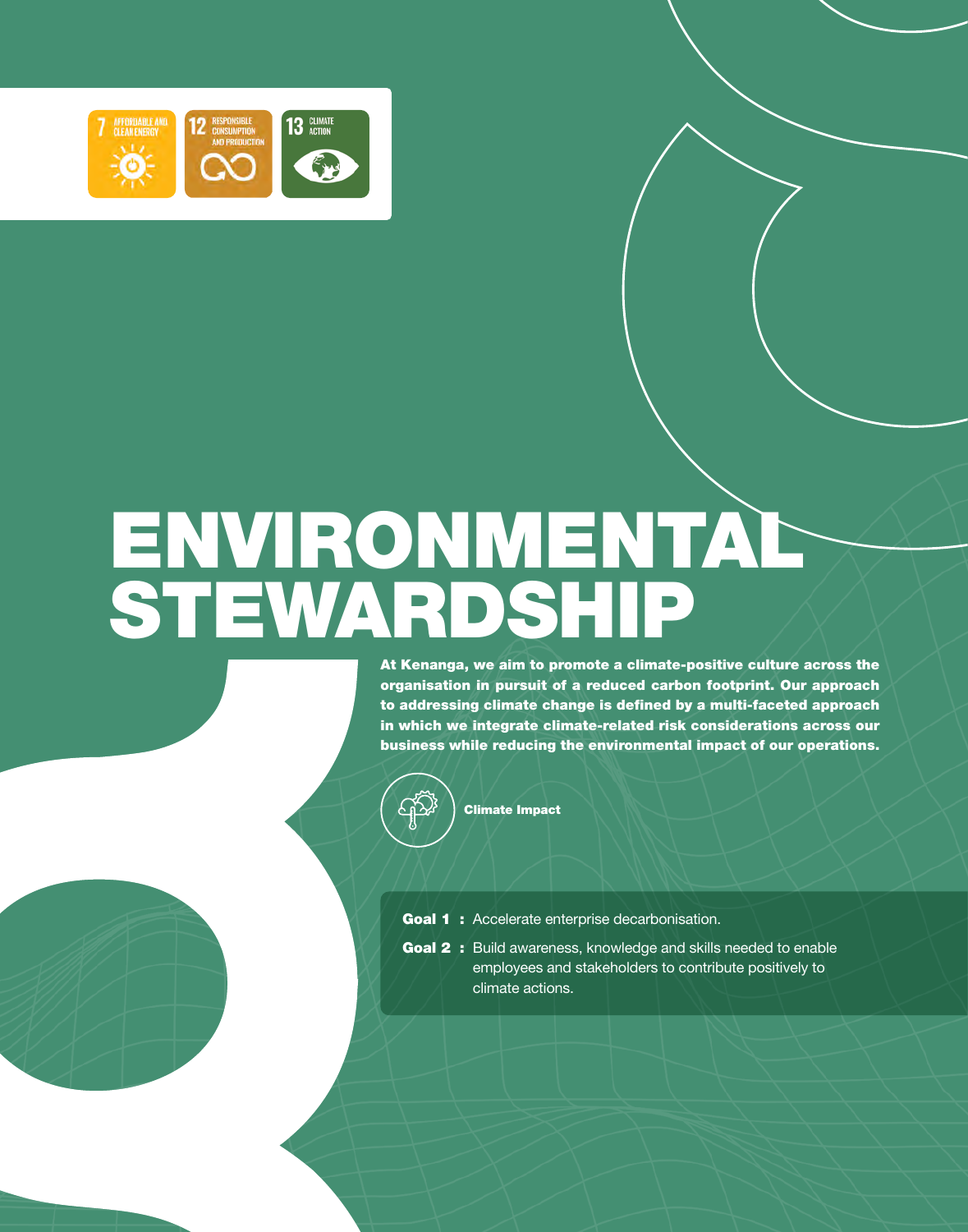

# MANAGING OUR CLIMATE IMPACT

We are committed to reduce the environmental impact of our business activities by optimising our resource consumption and adopting responsible waste management practices, as well as, empowering our employees to be environmental stewards. We recognise the importance of safeguarding our planet for the wellbeing of our present and future generations.

The Group strives to responsibly manage the environmental impact generated across our business operations. Our efforts on this front include being mindful of resource consumption, advancing our digitalisation strategy and incorporating environmental considerations throughout our business value chain.

## Energy Management

Through the continuous monitoring and analysis of our internal operations, Kenanga has been able to identify opportunities to achieve energy efficiencies. Since 2017 when we relocated to our current premise, Kenanga Tower, we have embarked on an energy-saving programme to implement various energy efficiency initiatives throughout the Tower.

## Purchased Electricity Consumption

# Average Monthly Purchased Electricity Consumption (kWh) - Kenanga Tower



## Total Purchased Electricity Consumption (kWh) - Kenanga Tower

| $2019*$ |         |           |           |           |                                         |           | 3,751,583 |                                                                |  |
|---------|---------|-----------|-----------|-----------|-----------------------------------------|-----------|-----------|----------------------------------------------------------------|--|
| 2020*** |         |           |           |           |                                         | 3,349,745 |           |                                                                |  |
| 2021**  |         |           |           |           | 3, 181, 757<br>$\overline{\phantom{0}}$ |           |           | <b>Achieved 15.19%</b><br>reduction compared<br>to 2019 levels |  |
| 0       | 500,000 | 1,000,000 | 1,500,000 | 2,000,000 | 2,500,000                               | 3,000,000 | 3,500,000 | 4,000,000                                                      |  |

*\* Restatement of data due to enhancement in data tracking.*

*\*\* Figures may have been affected by the Work-From-Home ("WFH") arrangements which were deployed as a response to the COVID-19 pandemic.*

*\*\*\* Restatement of data due to update in monitoring and figures may be affected by WFH arrangements due to the COVID-19 pandemic.*

E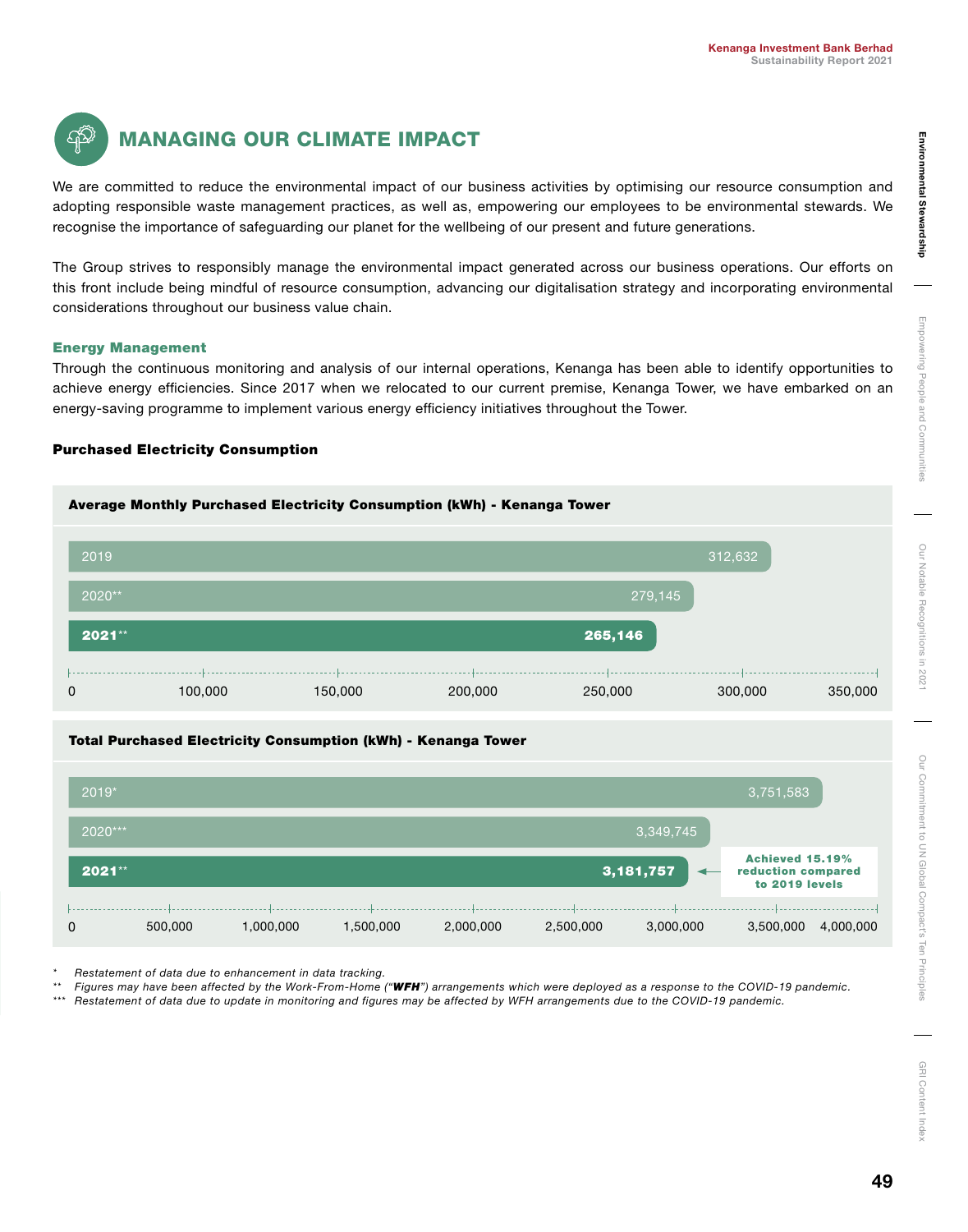In 2021, we were able to reduce our purchased electricity consumption by 569,826 kWh, equating to 333.35 tCO<sub>2</sub>e emissions, a 15.19% reduction from our 2019 consumption. Our WFH arrangements in response to the COVID-19 pandemic are likely to have contributed to this reduction in our electricity consumption.

A key part of our energy efficiency efforts in 2021 has been centred on the enhancement of our chiller system in Kenanga Tower, which aims to reduce energy consumption while maintaining the temperature of the premises. We retrofitted the HVAC system at Kenanga Tower with a new A.I. smart chiller system. The project focused on upgrading our chiller, Air Handling Unit ("AHU") and Air Conditioning (" $AC$ ") systems and was completed in the third quarter of the year 2021.

As a result of the investments we made in enhancing our chiller system, we have been able to reduce our average daytime power consumption by 43%, while our night-time and weekend power consumption has been reduced by almost 50%. We are expecting to reduce our overall electricity consumption by up to approximately 1 million kWh over 12 months. Besides the cost-savings achieved, this investment is also expected to extend the lifespan of our HVAC system in Kenanga Tower.

## INITIATIVES IN ENERGY-SAVING MANAGEMENT IN 2021



#### Upgrading Chiller Plants and AHU

In 2021, we upgraded our chiller plants and AHU to manage our energy efficiency for Kenanga's air conditioning system. Some of the key highlights of our upgrade include:

- Upgraded CH1 Centrifugal Chiller with Inverter Driven Screw Chiller with enhanced part-load performance
- Implemented Cooling Tower Fans for Systems 1 & 2
- Implemented Inverter Driven Fan Motor for Cooling Tower 1 & 2
- Introduced enhanced sensors and monitoring devices into the integrated control system
- Introduced Inverter to control motor speed according to prevailing demand

#### Enhancements for Overall AC System

To optimise energy management, we have enhanced our AC system accordingly resulting in improved energy efficiency and reduced water consumption of the cooling tower system with a limited amount of water carried over. The benefits of this integrated plant room include the ability to monitor and control the demand for water pumps and cooling tower fans according to the cooling load.

#### Converting to LED

In addition to the enhanced HVAC system, we also strive to use LED bulbs throughout Kenanga Tower wherever possible. As of 2021, nearly 50% of the lights in Kenanga Tower rely on LED bulbs.



*"One of the developments this year has been the collaboration with reNIKOLA, a leading solar energy producer in the country, to purchase renewable energy for our operations. By 2025, we aim to transition all our energy requirements to renewable energy sources."* 

#### CHEONG BOON KAK

Group Chief Financial and Operations Officer Kenanga Investment Bank Berhad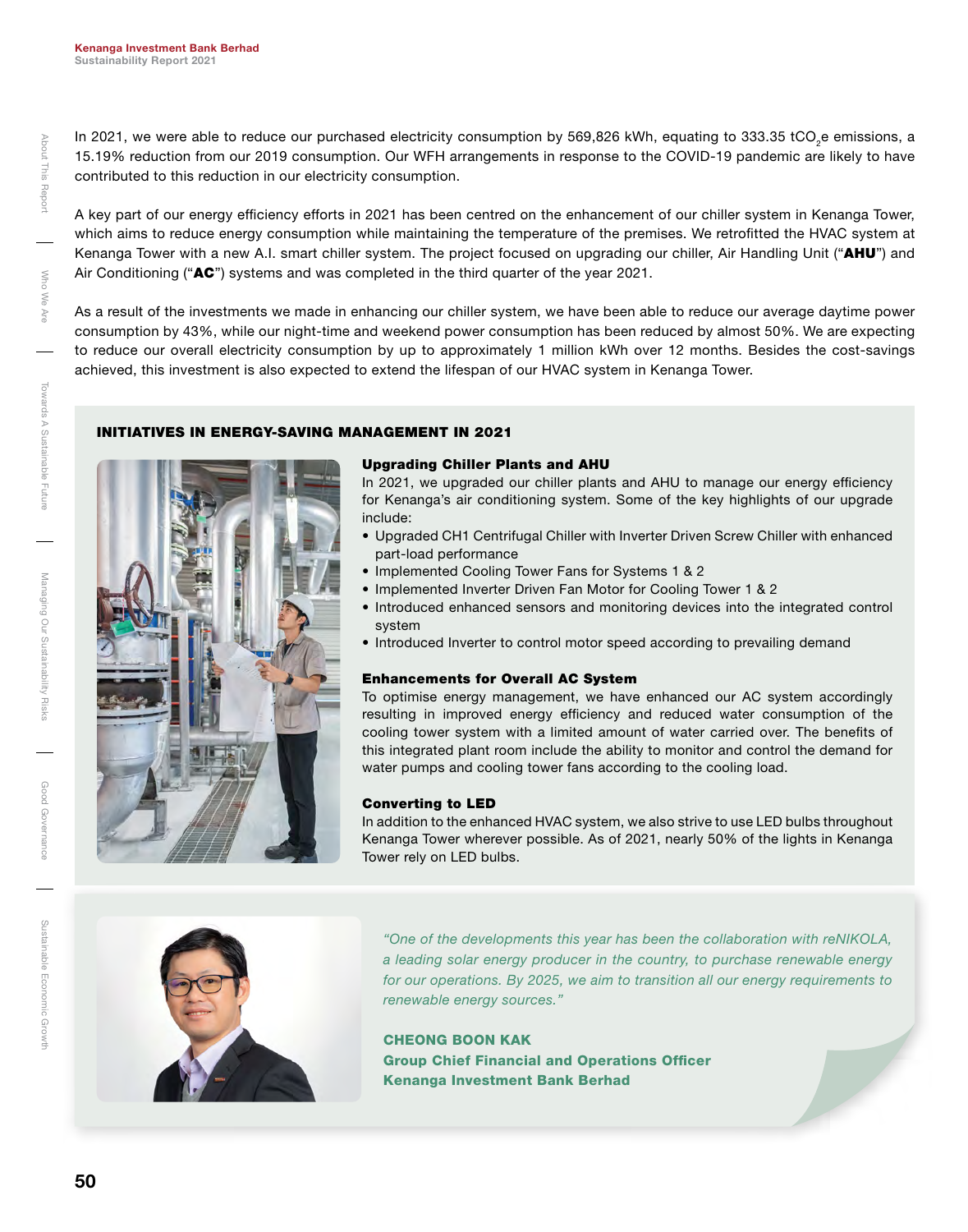#### GHG Emissions

This year, we expanded our data collection from Scope 2 emissions to also account for our Scope 1 emissions. Moving forward, we aim to establish a baseline to guide the target setting for Scope 3 and expand our monitoring on Scope 3 emissions.



## Scope 2 GHG Emissions (tCO<sub>2</sub>e) - Kenanga Tower



## Total Scope 1 and Scope 2 GHG Emission (tCO<sub>2</sub>e)



*Note:* 

*Our Scope 1 emissions are calculated based on petrol consumption from our company-owned vehicles at Kenanga Tower while our Scope 2 emissions figures are derived from purchased electricity consumption throughout Kenanga Tower, converted using emissions factors for the Peninsular Malaysian grid.* 

*Scope 1 emission factors were sourced from the 2006 IPCC Guidelines for National Greenhouse Gas Inventories.*

*Scope 2 emission factors were sourced from the Malaysian Green Technology Corporation's 2017 CDM Electricity Baseline Final Report.*

*\*\* Figures may have been affected by the WFH arrangements which were deployed as a response to the COVID-19 pandemic.*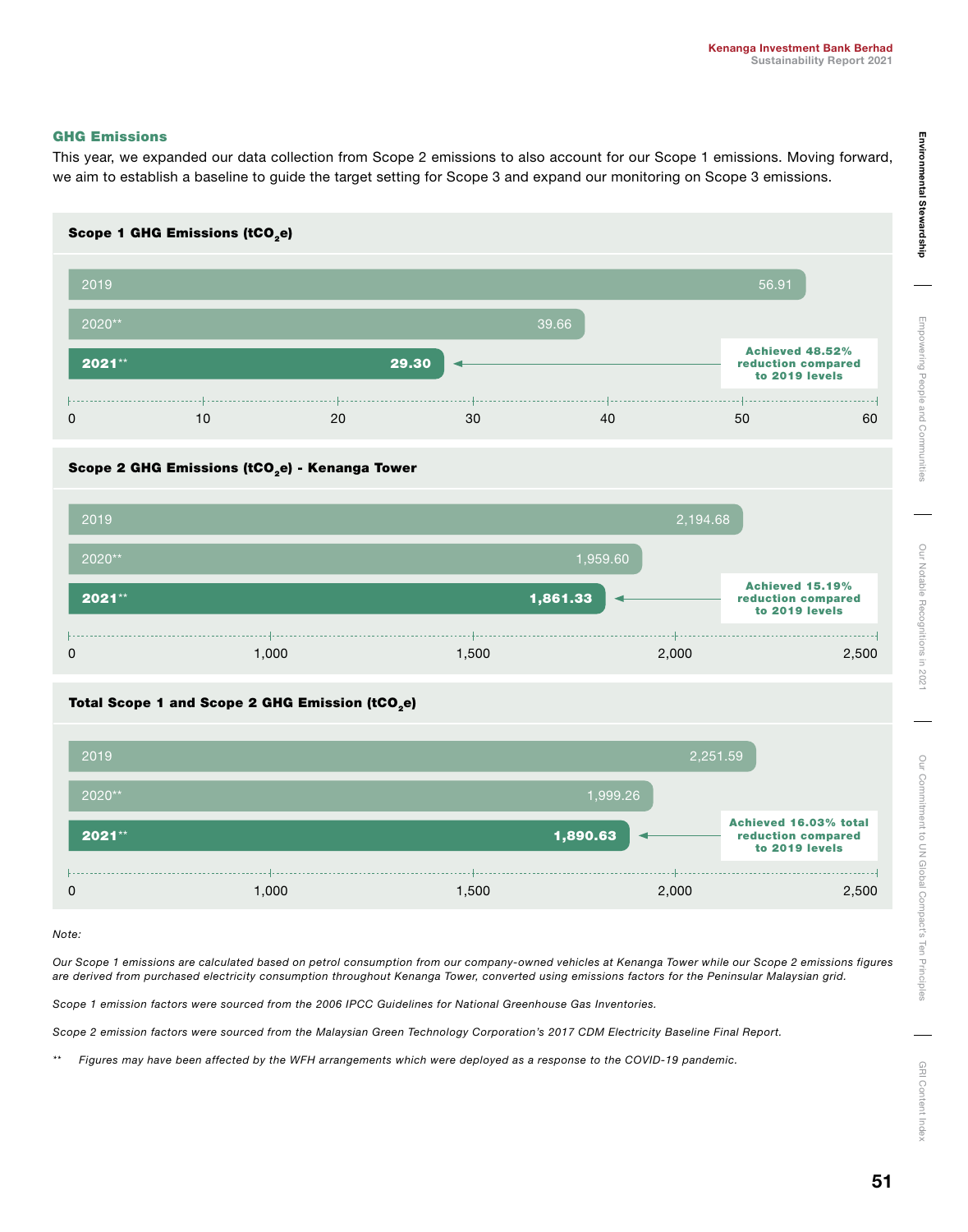## Petrol Consumption



*\*\* Figures may have been affected by the WFH arrangements which were deployed as a response to the COVID-19 pandemic.*

#### Water Consumption

We track our water consumption at Kenanga Tower on an annual basis to identify opportunities for us to introduce more water-efficient practices.



*\* Restatement of data due to enhancement in data tracking.*

*\*\* Figures may have been affected by the WFH arrangements which were deployed as a response to the COVID-19 pandemic.*

*\*\*\* Restatement of data due to update in monitoring and figures may be affected by WFH arrangements.*

Between 2019 to 2021, we have been able to reduce our water consumption by 8,546  $m^3$ , equivalent to a 31.59% reduction from 2019 levels. This reduction can be attributed to the utilisation of smart technology, which relies on machine learning capabilities to constantly improve water-use efficiency and enhance cooling tower performance. Similar to the electricity consumption, reduction in water consumption figures may likely be correlated with the WFH policy in response to the COVID-19 pandemic.

#### MANAGING WASTE

Ensuring the responsible management of our office waste is another important aspect of our efforts to manage the Group's environmental impact. As a financial institution, paper and e-waste are the primary forms of waste we produce. Paper is one of the largest material resources consumed in our daily operations and as part of our efforts to reduce paper consumption, Kenanga has embraced digitalisation throughout our operations, gradually moving towards a paperless way of working. As we rolled out more digitalisation efforts throughout 2021, other than improving client experiences and enhancing workflows, we also managed to reduce our paper consumption by 38.70% from 2020.